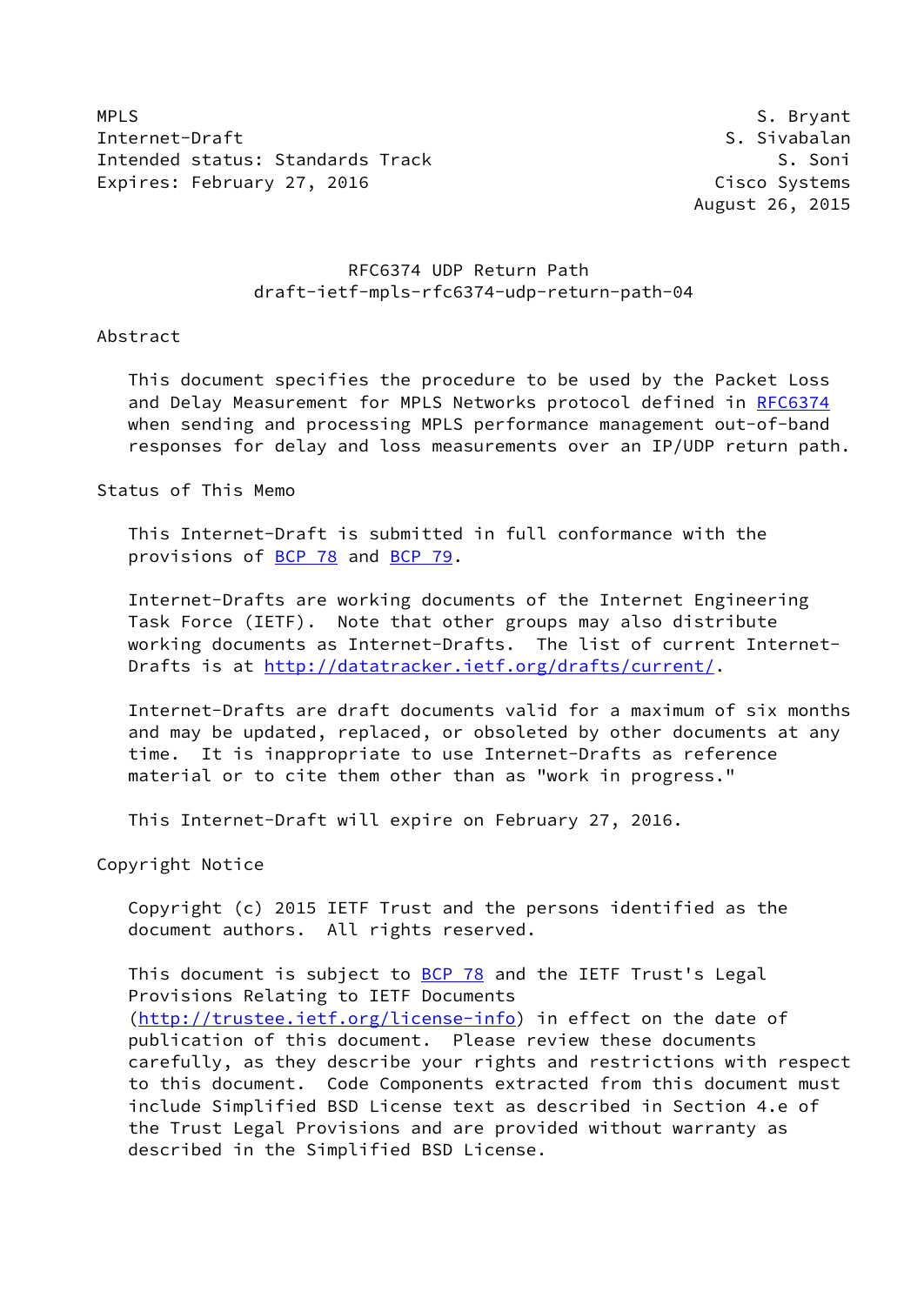Internet-Draft [RFC6374](https://datatracker.ietf.org/doc/pdf/rfc6374) UDP Return Path August 2015

## <span id="page-1-0"></span>[1](#page-1-0). Introduction

 This document describes how Packet Loss and Delay Measurement for MPLS Networks protocol (MPLS-PLDM) [[RFC6374\]](https://datatracker.ietf.org/doc/pdf/rfc6374) out-of-band responses can be delivered to the querier using UDP/IP.

 The use of UDP may be required to support data path management such as passage through firewalls, or to provide the necessary multiplexing needed in bistatic operation where the querier and the collector are not co-located and the collector is gathering the response information for a number of responders. In a highly scaled system some MPLS-PLDM sessions may be off-loaded to a specific node within the distributed system that comprises the Label Switching Router (LSR) as a whole. In such systems the response may arrive via any interface in the LSR and need to internally forwarded to the processor tasked with handling the particular MPLS-PLDM measurement. Currently the MPLS-PLDM protocol does not have any mechanism to deliver the PLDM Response message to particular node within a multi- CPU LSR.

 The procedure described in this specification describes how the querier requests delivery of the MPLS-PLDM response over IP to a dynamic UDP port. It makes no other changes to the protocol and thus does not affect the case where the reponse is delivered over a MPLS Associated Channel [[RFC5586\]](https://datatracker.ietf.org/doc/pdf/rfc5586).

<span id="page-1-1"></span>[2](#page-1-1). Requirements Language

 The key words "MUST", "MUST NOT", "REQUIRED", "SHALL", "SHALL NOT", "SHOULD", "SHOULD NOT", "RECOMMENDED", "MAY", and "OPTIONAL" in this document are to be interpreted as described in [\[RFC2119](https://datatracker.ietf.org/doc/pdf/rfc2119)].

<span id="page-1-2"></span>[3](#page-1-2). Solution Overview

 This document specifies that, unless configured otherwise, if a UDP Return Object (URO) is present in a MPLS-PLDM Query, the responder MUST use the IP address and UDP port in the URO to reply back to the querier. Multiple UROs MAY be present in a MPLS-PLDM Query indicating that an identical responses SHOULD be sent to each address-port pair. A responder MAY be designed or configured to only transmit a single response, in which case the response MUST be sent using the parameters specified in the first URO in the query packet.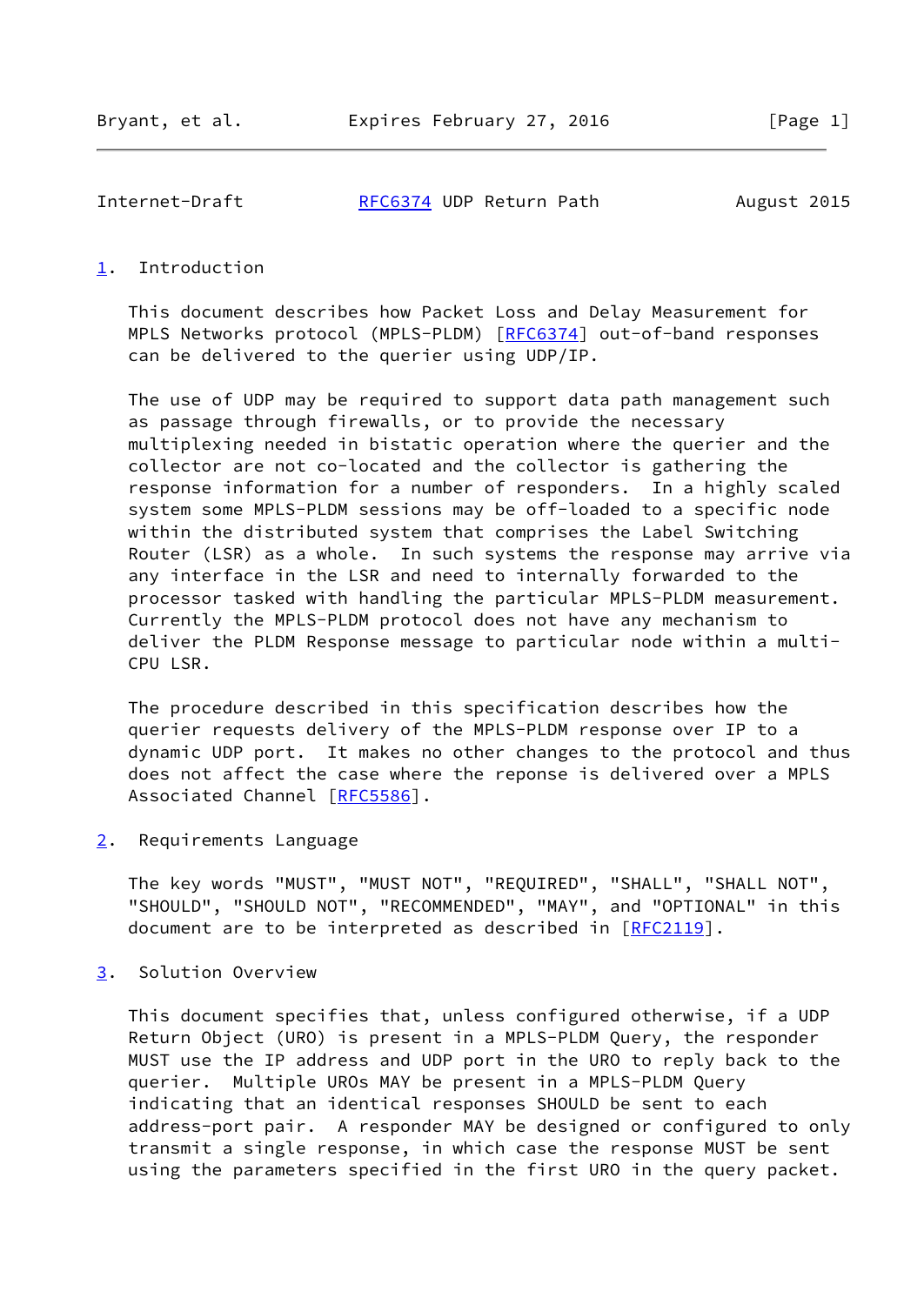The procedures defined in this document may be applied to both unidirectional and bidirectional LSPs. In this document, the term bidirectional LSP includes the co-routed bidirectional LSP defined in [\[RFC3945](https://datatracker.ietf.org/doc/pdf/rfc3945)] and the associated bidirectional LSP that is constructed from a pair of unidirectional LSPs (one for each direction) that are

| Bryant, et al. | Expires February 27, 2016 | [Page 2] |
|----------------|---------------------------|----------|
|                |                           |          |

Internet-Draft [RFC6374](https://datatracker.ietf.org/doc/pdf/rfc6374) UDP Return Path August 2015

 associated with one another at the LSP's ingress/egress points [\[RFC5654](https://datatracker.ietf.org/doc/pdf/rfc5654)]. The mechanisms defined in this document can apply to both IP/MPLS and to the MPLS Transport Profile (MPLS-TP) [[RFC5654\]](https://datatracker.ietf.org/doc/pdf/rfc5654), [\[RFC5921](https://datatracker.ietf.org/doc/pdf/rfc5921)]

### <span id="page-2-0"></span>[3.1](#page-2-0). UDP Return Object

 NOTE TO RFC Editor please delete the following paragraph before publication.

#### START DELETE

 Note to reviewers - We considered a number of approaches to the design. The first was to use the existing address object and a separate UDP object, but concern was expressed in the WG that there may be more than one collector that required this information, and the combined size of the two objects was large. The next approach considered by the authors was to create a new object by appending a UDP port to the existing generalized address object. However, noting that UDP is only likely to be sent over IP and that it will be a long time before we design a third major version of IP we can compress the object either by having separate IPv4 and IPv6 objects, or using the address length as the discriminator. The object design below uses the latter approach. The resultant combined UDP port + address object is thus the same size as the original address object.

END DELETE

The format of the UDP Return Object (URO) is as follows:

0 1 2 3 0 1 2 3 4 5 6 7 8 9 0 1 2 3 4 5 6 7 8 9 0 1 2 3 4 5 6 7 8 9 0 1 +-+-+-+-+-+-+-+-+-+-+-+-+-+-+-+-+-+-+-+-+-+-+-+-+-+-+-+-+-+-+-+-+ | URO TLV Type | Length={6,18} | UDP-Destination-Port | +-+-+-+-+-+-+-+-+-+-+-+-+-+-+-+-+-+-+-+-+-+-+-+-+-+-+-+-+-+-+-+-+ ~ Address ~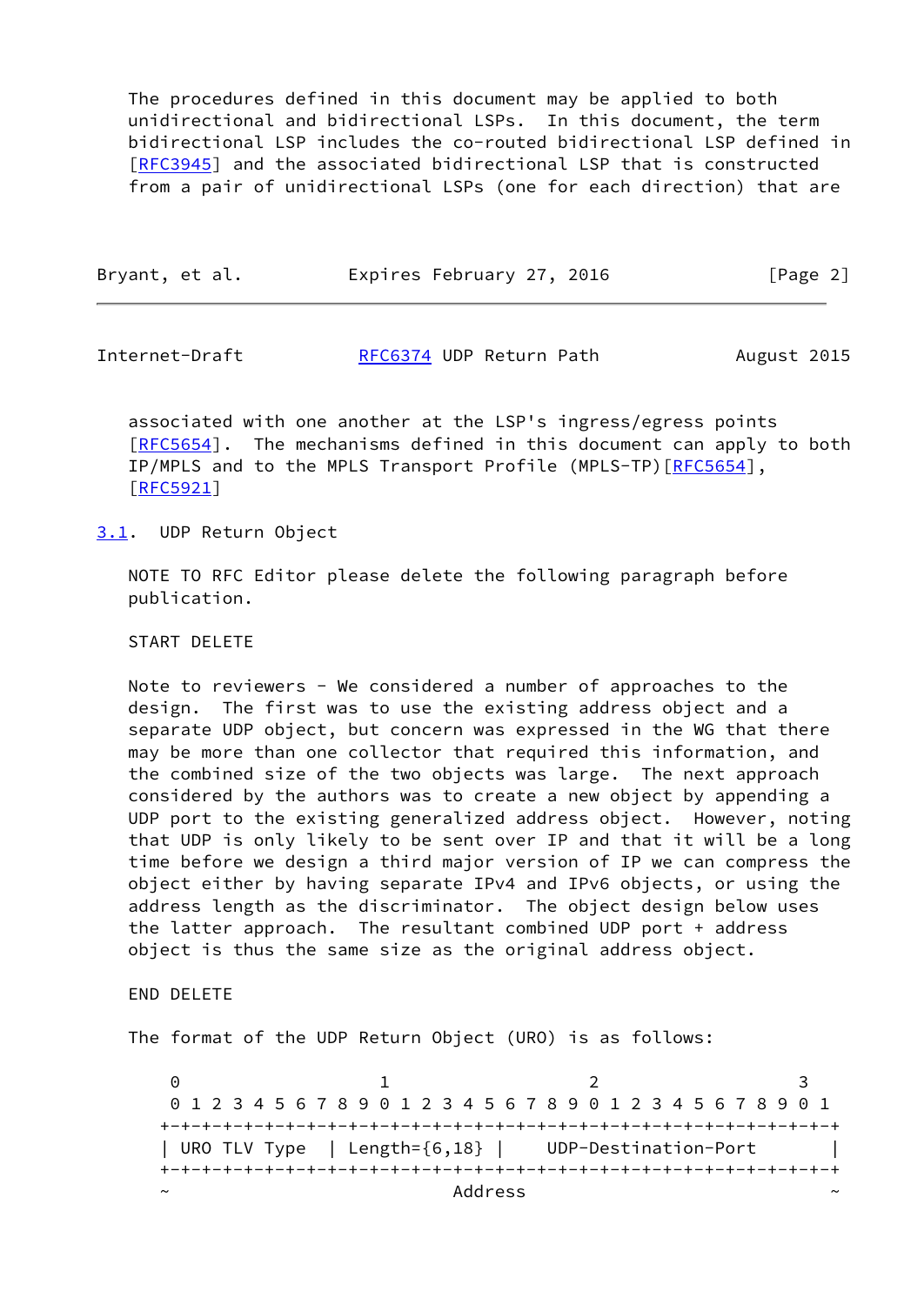The Type and Length fields are each 8 bits long. The Length field indicates the size in bytes of the remainder of the object (i.e. is the size of the address in bytes plus 2). When the address is IPv4 the length field is thus 6 and when the address is IPv6 the length field is thus 18. The length field therefore acts as both the TLV parsing parameter and the address family type indicator.

The UDP Return Object Type (URO TLV Type) has a value of 131.

| Bryant, et al. | Expires February 27, 2016 | [Page 3] |
|----------------|---------------------------|----------|
|----------------|---------------------------|----------|

Internet-Draft [RFC6374](https://datatracker.ietf.org/doc/pdf/rfc6374) UDP Return Path August 2015

 The UDP Destination Port is a UDP Destination port as specified in [\[RFC0768](https://datatracker.ietf.org/doc/pdf/rfc0768)].

The Address is either an IPv4 or an IPv6 address.

The URO MUST NOT appear in a response.

<span id="page-3-0"></span>[4](#page-3-0). Theory of Operation

 This document defines the UDP Return Object to enable the MPLS-PLDM querier to specify the return path for the MPLS-PLDM reply using IP/ UDP encapsulation.

 When the MPLS-PLDM Response is requested out-of-band by setting the Control Code of the MPLS-PLDM query to "Out-of-band Response Requested", and the URO is present, the responder SHOULD send the response back to querier on the specified destination UDP port at the specified destination IP address contained in the URO.

 If the URO is expected but is not present in a query message and an MPLS-PLDM Response is requested out-of-band, the query message MUST NOT be processed further, and if possible an "Error - Invalid Message" ( $[REG374]$  Section 3.1) SHOULD be send to the querier and the operator notified via the management system (see [Section 4.2](#page-4-0) for further details.

<span id="page-3-1"></span>[4.1](#page-3-1). Sending an MPLS-PM Query

When sending an MPLS-PLDM query message, in addition to the rules and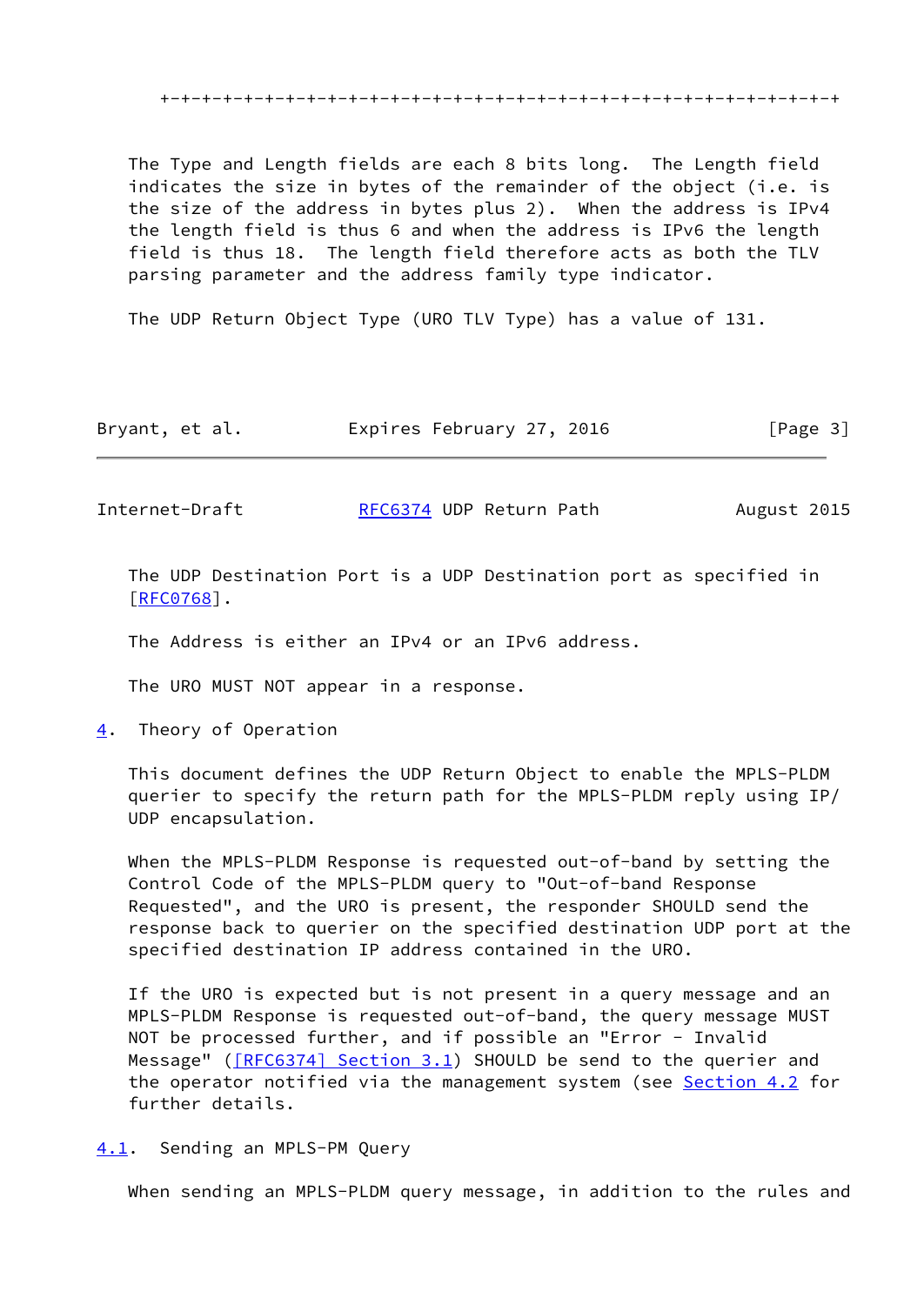procedures defined in [[RFC6374](https://datatracker.ietf.org/doc/pdf/rfc6374)]; the Control Code of the MPLS-PLDM query MUST be set to "Out-of-band Response Requested", and a URO MUST be carried in the MPLS-PLDM query message.

 If the querier uses the UDP port to de-multiplexing of the response for different measurement type, there MUST be a different UDP port for each measurement type (Delay, loss and delay-loss combined).

 An implementation MAY use multiple UDP ports for same measurement type to direct the response to the correct management process in the LSR.

## <span id="page-4-0"></span>[4.2](#page-4-0). Receiving an MPLS PM Query Request

The processing of MPLS-PLDM query messages as defined in [\[RFC6374](https://datatracker.ietf.org/doc/pdf/rfc6374)] applies in this document. In addition, when an MPLS-PLDM query message is received, with the control code of the MPLS-PLDM query set to "Out-of-band Response Requested" with a URO present, then the

| Bryant, et al. | Expires February 27, 2016 | [Page 4] |
|----------------|---------------------------|----------|
|----------------|---------------------------|----------|

Internet-Draft [RFC6374](https://datatracker.ietf.org/doc/pdf/rfc6374) UDP Return Path August 2015

 responder SHOULD use that IP address and UDP port to send MPLS-PLDM response back to querier.

 If an Out-of-band response is requested and the Address object or the URO is missing, the query SHOULD be dropped in the case of a unidirectional LSP. If both these TLVs are missing on a bidirectional LSP, the control code of Response message should set to 0x1C indicating "Error - Invalid Message" ( $[REC6374]$  Section 3.1) and the response SHOULD be sent over the reverse LSP. The receipt of such a mal-formed request SHOULD be notified to the operator through the management system, taking the normal precautions with respect to the prevention of overload of the error reporting system.

## <span id="page-4-1"></span>[4.3](#page-4-1). Sending an MPLS-PM Response

As specified in [\[RFC6374](https://datatracker.ietf.org/doc/pdf/rfc6374)] the MPLS-PLDM Response can be sent over either the reverse MPLS LSP for a bidirectional LSP or over an IP path. It MUST NOT be sent other than in response to an MPLS-PLDM query message.

 When the requested return path is an IP forwarding path and this method is in use, the destination IP address and UDP port MUST be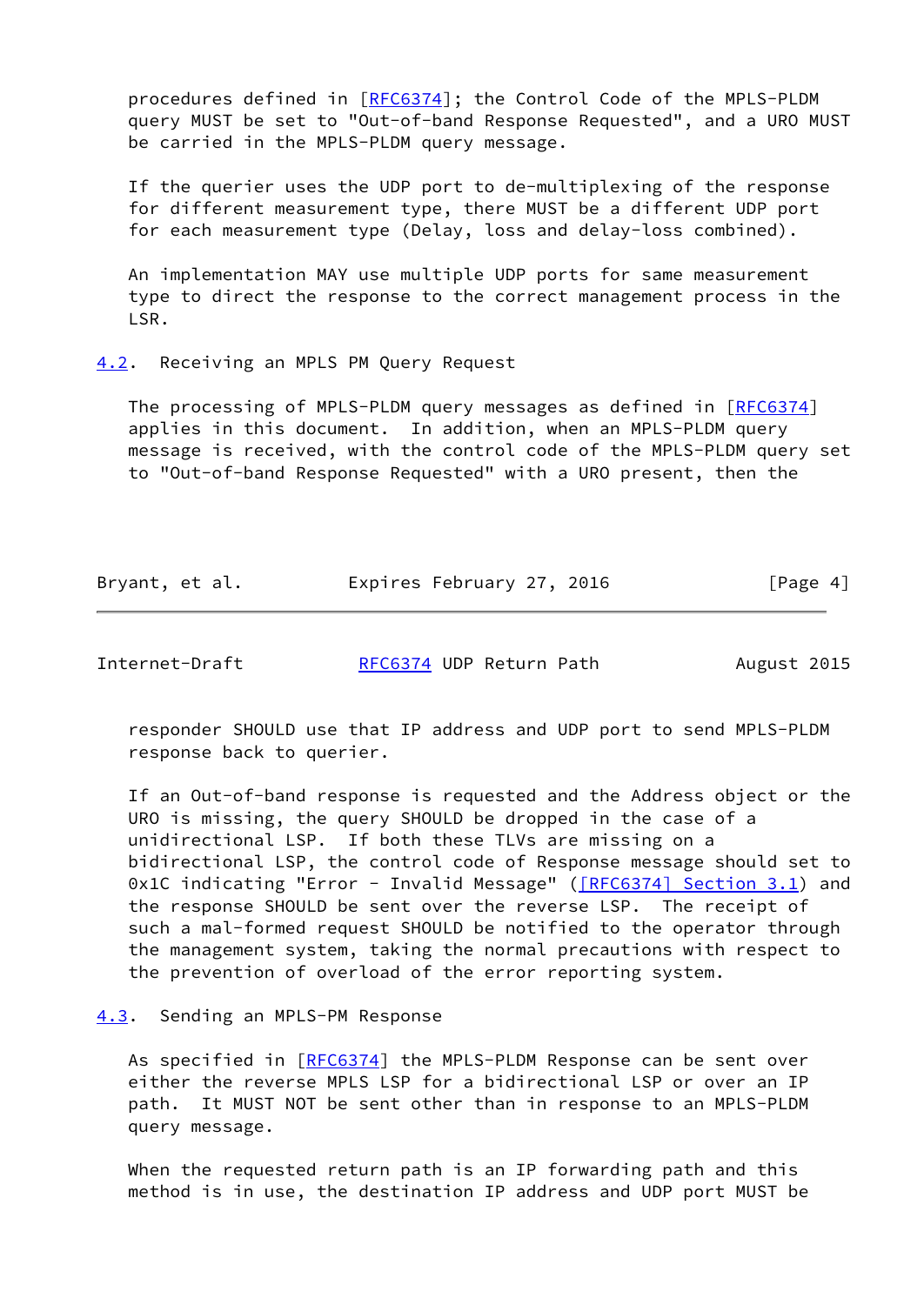copied from the URO. The source IP address and the source UDP Port of Response packet is left to discretion of the Responder subject to the normal management and security considerations. The packet format for the MPLS-PLDM response after the UDP header is as specified in [\[RFC6374](https://datatracker.ietf.org/doc/pdf/rfc6374)]. As shown in Figure 1 the Associate Channel Header (ACH) [\[RFC5586](https://datatracker.ietf.org/doc/pdf/rfc5586)] is not included. The information provided by the ACH is not needed since the correct binding between the query and response messages is achieved though the UDP Port and the session indentifier contained in the [RFC6374](https://datatracker.ietf.org/doc/pdf/rfc6374) message.

| Bryant, et al.                | Expires February 27, 2016                                                                                 | [Page $5$ ] |
|-------------------------------|-----------------------------------------------------------------------------------------------------------|-------------|
| Internet-Draft                | RFC6374 UDP Return Path                                                                                   | August 2015 |
| IP Header<br>$Protocol = UDP$ | Source Address = Responders IP Address<br>Destination Address = URO.Address<br>__________________________ |             |
| UDP Header                    | Source Port = As chosen by Responder<br>Destination Port = URO.UDP-Destination-Port                       |             |
|                               | --------------------------------------<br>Message as specified in RFC6374<br>_______________              |             |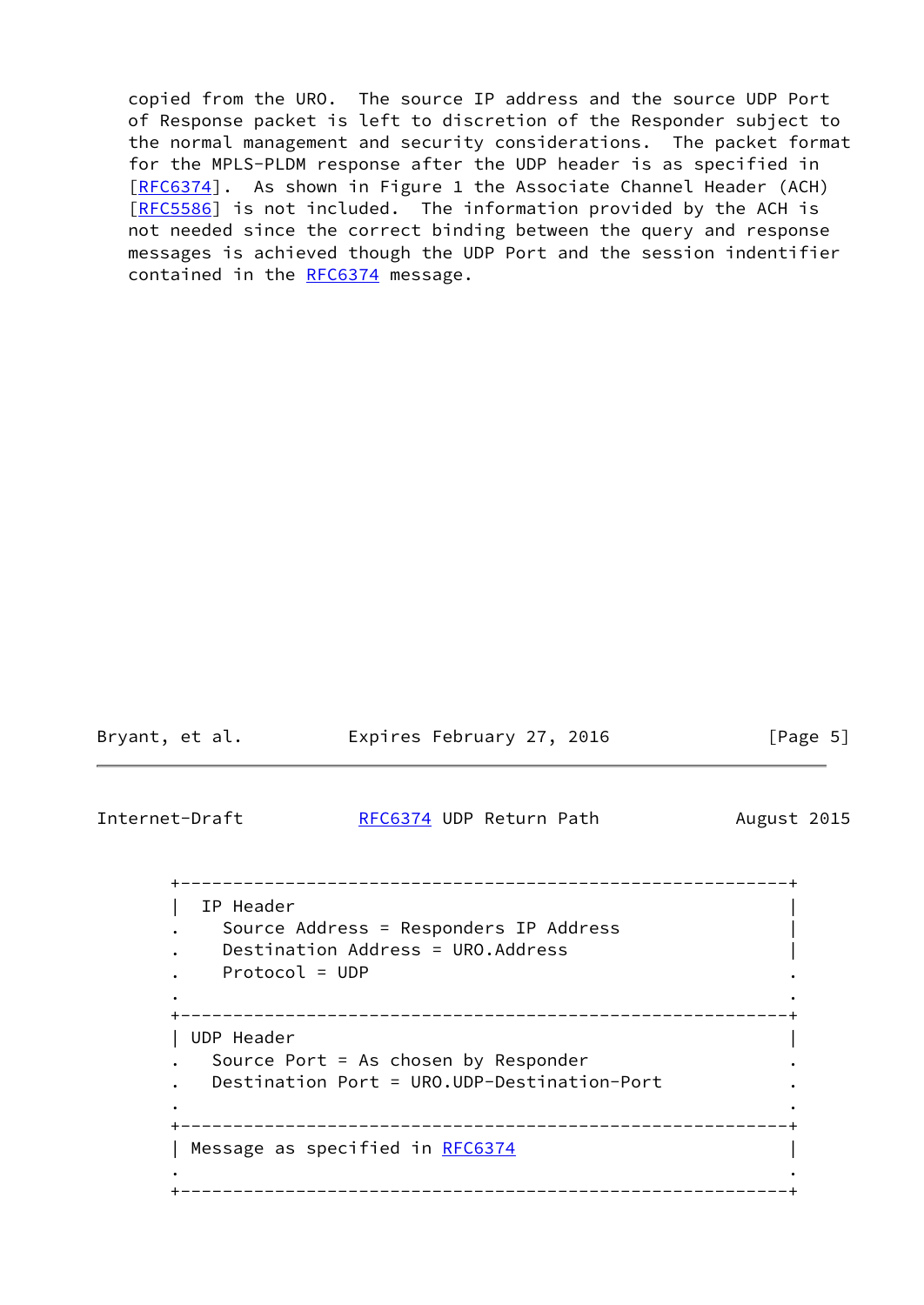## Figure 1: Response packet Format

 If the return path is an IP path, only one-way delay or one-way loss measurement can be carried out. In this case timestamps 3 and 4 MUST be zero as specified in [\[RFC6374](https://datatracker.ietf.org/doc/pdf/rfc6374)].

<span id="page-6-0"></span>[4.4](#page-6-0). Receiving an MPLS-PM Response

 If the response was received over UDP/IP and an out-of-band response was expected, the Response message SHOULD be directed to the appropriate measurement process as determined by the destination UDP Port, and processed using the corresponding measurement type procedure specified in [\[RFC6374](https://datatracker.ietf.org/doc/pdf/rfc6374)].

 If the Response was received over UDP/IP and an out-of-band response was not requested, that response should be dropped and the event SHOULD be notified to the operator through the management system, taking the normal precautions with respect to the prevention of overload of the error reporting system.

<span id="page-6-1"></span>[5](#page-6-1). Manageability Considerations

The manageability considerations described in **Section [7 of \[RFC6374\]](https://datatracker.ietf.org/doc/pdf/rfc6374#section-7)**  are applicable to this specification. Additional manageability considerations are noted within the elements of procedure of this document.

 Nothing in this document precludes the use of a configured UDP/IP return path in a deployment in which configuration is preferred to signalling. In these circumstances the URO MAY be omitted from the MPLS-PLDM messages.

| Bryant, et al. | Expires February 27, 2016 | [Page 6] |  |
|----------------|---------------------------|----------|--|
|                |                           |          |  |

Internet-Draft [RFC6374](https://datatracker.ietf.org/doc/pdf/rfc6374) UDP Return Path August 2015

### <span id="page-6-2"></span>[6](#page-6-2). Security Considerations

 The MPLS-PLDM system is not intended to be deployed on the public Internet. It is intended for deployment in well managed private and service provider networks. The security considerations described in Section [8 of \[RFC6374\]](https://datatracker.ietf.org/doc/pdf/rfc6374#section-8) are applicable to this specification and the reader's attention is drawn to the last two paragraphs. Cryptographic measures may be enhanced by the correct configuration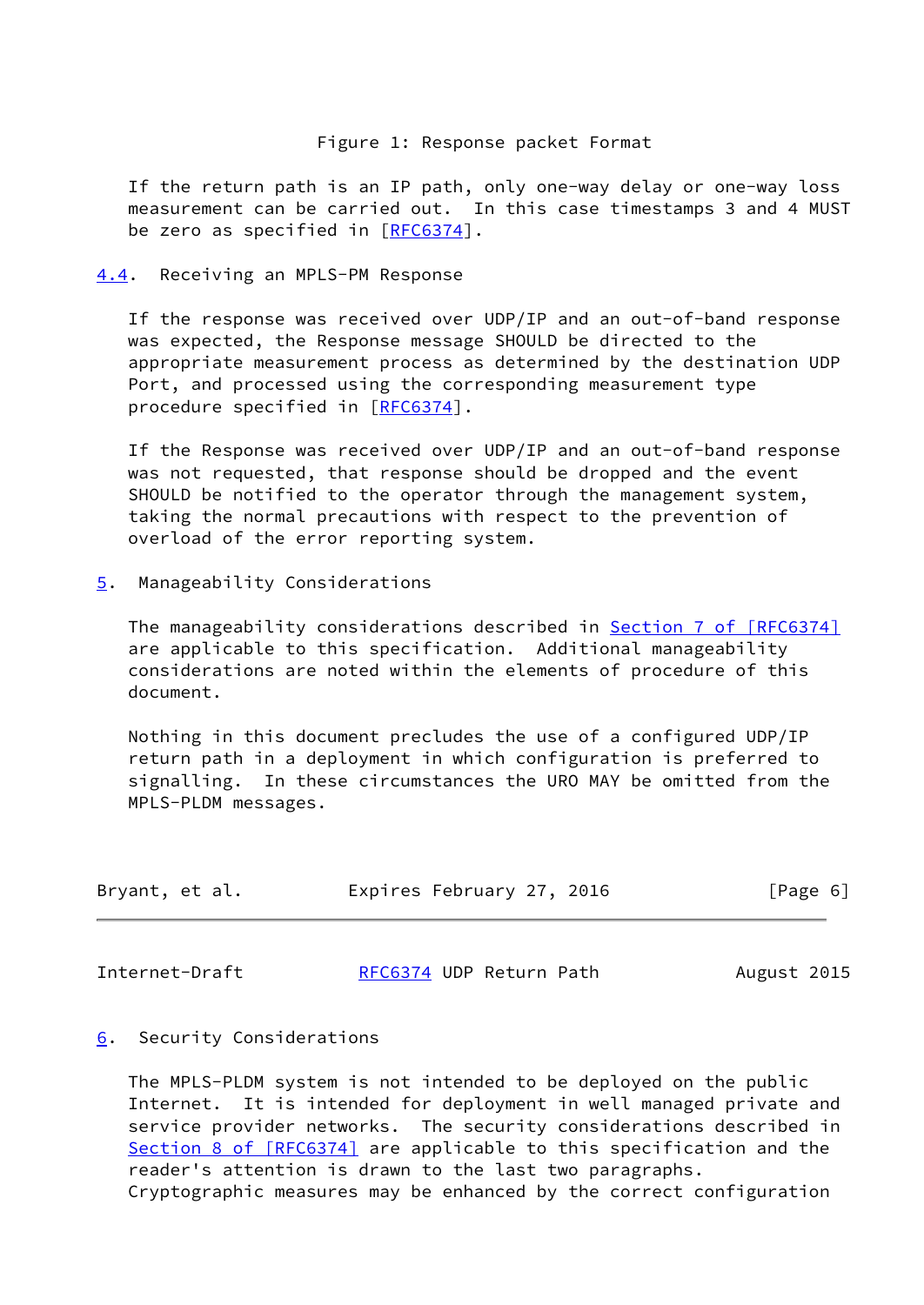of access control lists and firewalls.

 There is no additional exposure of information to pervasive monitoring systems observing LSPs that are being monitored.

<span id="page-7-0"></span>[7](#page-7-0). IANA Considerations

 IANA has made an early allocation of a new Optional TLV type from MPLS Loss/Delay Measurement TLV Object Registry contained within the Generic Associated Channel (G-ACh) Parameters registry set. IANA is requested to modify the description text as shown below.

| Code | Description | Reference |
|------|-------------|-----------|
| 131  | UDP Return  | [This]    |

<span id="page-7-1"></span>[8](#page-7-1). Acknowledgements

We acknowledge the contribution of Joseph Chin and Rakesh Gandhi, both with Cisco Systems. We thank Loa Andersson, Eric Osborne, Mustapha Aissaoui, Jeffrey Zhang and Ross Callon for their review comments.

We thank all who have reviewed this text and provided feedback.

- <span id="page-7-2"></span>[9](#page-7-2). References
- <span id="page-7-3"></span>[9.1](#page-7-3). Normative References
	- [RFC0768] Postel, J., "User Datagram Protocol", STD 6, [RFC 768](https://datatracker.ietf.org/doc/pdf/rfc768), DOI 10.17487/RFC0768, August 1980, <[http://www.rfc-editor.org/info/rfc768>](http://www.rfc-editor.org/info/rfc768).
	- [RFC2119] Bradner, S., "Key words for use in RFCs to Indicate Requirement Levels", [BCP 14](https://datatracker.ietf.org/doc/pdf/bcp14), [RFC 2119](https://datatracker.ietf.org/doc/pdf/rfc2119), DOI 10.17487/RFC2119, March 1997, <<http://www.rfc-editor.org/info/rfc2119>>.

Bryant, et al. Expires February 27, 2016 [Page 7]

| RFC6374 UDP Return Path<br>Internet-Draft | August 2015 |
|-------------------------------------------|-------------|
|-------------------------------------------|-------------|

[RFC3945] Mannie, E., Ed., "Generalized Multi-Protocol Label